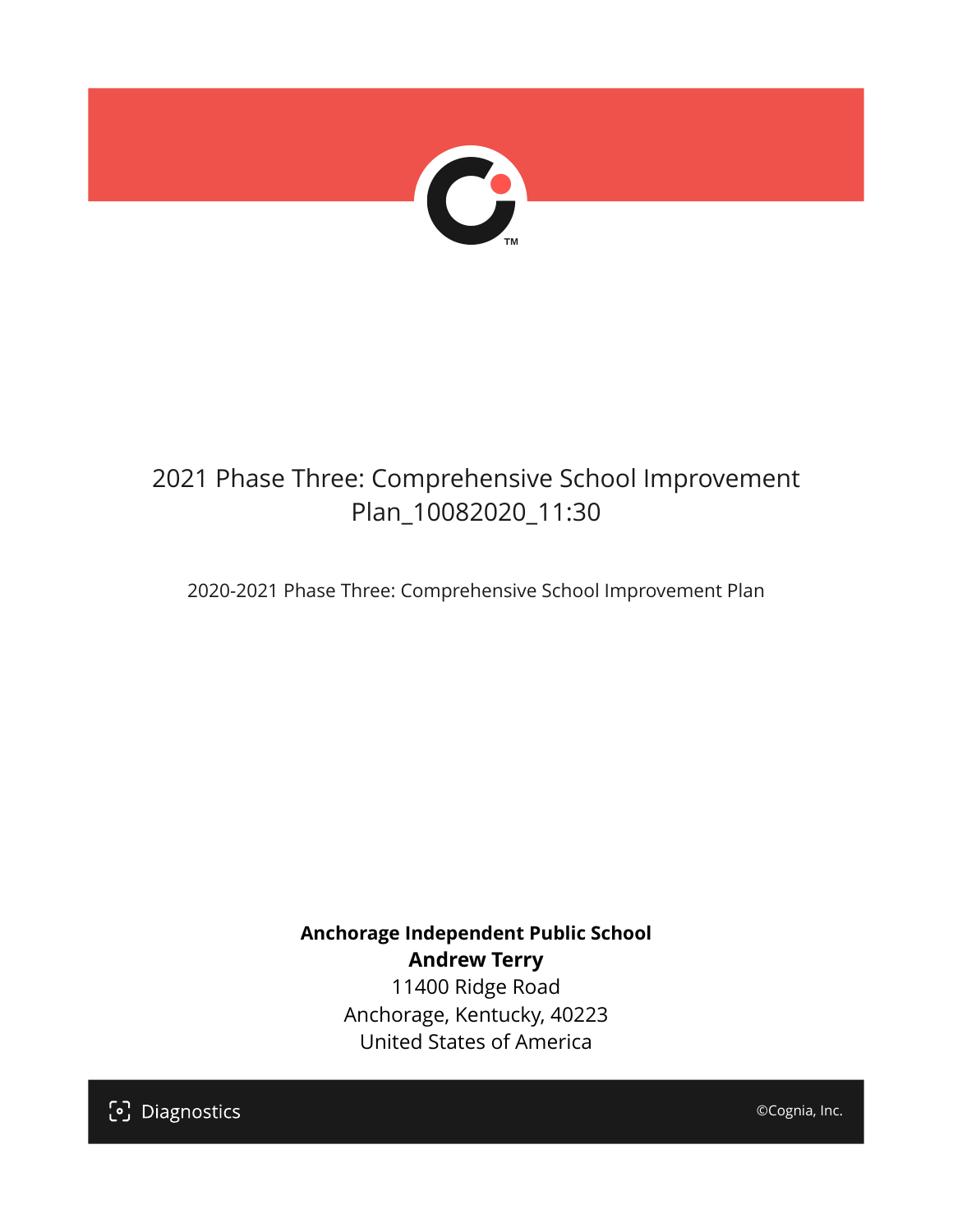2020-2021 Phase Three: Comprehensive School Improvement Plan - 2021 Phase Three: Comprehensive School Improvement

Plan\_10082020\_11:30 - Generated on 04/27/2021

Anchorage Independent Public School

#### **Table of Contents**

| 2020-21 Phase Three: Comprehensive School Improvement Plan |  |
|------------------------------------------------------------|--|
| Attachment Summary                                         |  |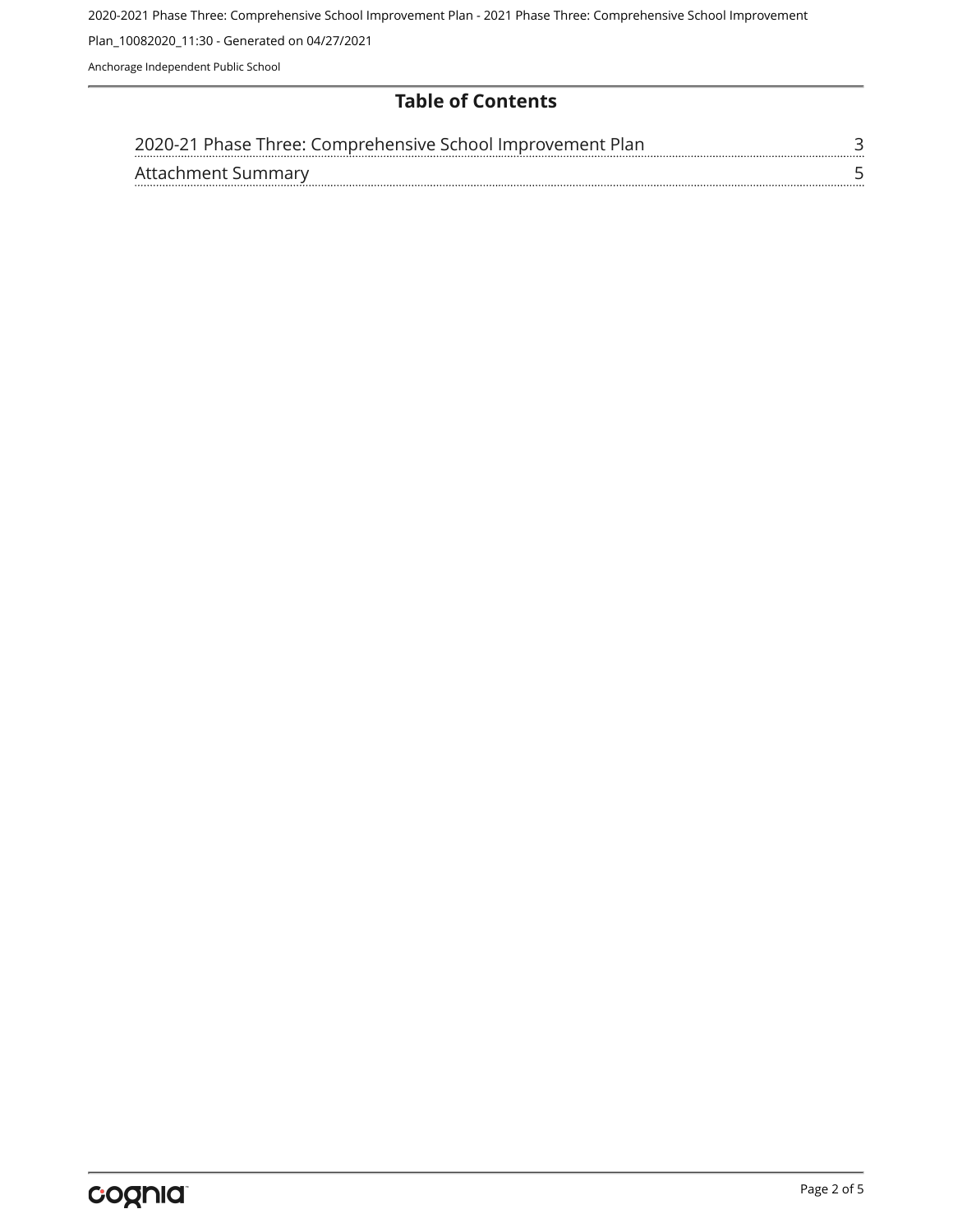2020-2021 Phase Three: Comprehensive School Improvement Plan - 2021 Phase Three: Comprehensive School Improvement Plan\_10082020\_11:30 - Generated on 04/27/2021 Anchorage Independent Public School

### <span id="page-2-0"></span>**2020-21 Phase Three: Comprehensive School Improvement Plan**

School improvement efforts are a collaborative process involving multiple stakeholders. During the improvement planning process, leaders focus on priority needs, funding, and closing achievement gaps between identified subgroups of students. When implemented with fidelity, the Comprehensive School Improvement Plan (CSIP) cultivates an environment that promotes student growth and achievement.

**Goal:** Long-term three to five-year targets based on the five (5) required school level goals. Elementary/middle schools must have goals for proficiency, separate academic indicator, achievement gap, growth, and transition readiness. High schools must have goals for proficiency, separate academic indicator, achievement gap, graduation rate, and transition readiness. Long-term targets should be informed by The Needs Assessment for Schools.

**Objective:** Short-term target to be attained by the end of the current academic year. There can be multiple objectives for each goal.

**Strategy:** An approach to systematically address the process, practice, or condition that the school will focus its efforts upon in order to reach its goals or objectives. There can be multiple strategies for each objective. The strategy can be based upon Kentucky's six (6) Key Core Work Processes listed below or another established improvement approach (i.e. *Six Sigma, Shipley, Baldridge, etc.*).

**Activity:** Actionable steps used to deploy the chosen strategy. There can be multiple activities for each strategy.

**Key Core Work Processes:** A series of processes identified by the Kentucky Department of Education that involve the majority of an organization's workforce and relate to its core competencies. These are the factors that determine an organization's success and help it prioritize areas for growth.

[KCWP 1: Design and Deploy Standards](https://education.ky.gov/school/csip/Documents/KCWP%201%20Strategic%20Design%20and%20Deploy%20Standards.pdf) [KCWP 2: Design and Deliver Instruction](https://education.ky.gov/school/csip/Documents/KCWP%202%20Strategic%20Design%20and%20Deliver%20Instruction.pdf) [KCWP 3: Design and Deliver Assessment Literacy](https://education.ky.gov/school/csip/Documents/KCWP%203%20Strategic%20Design%20and%20Deliver%20Assessment%20Literacy.pdf) [KCWP 4: Review, Analyze and Apply Data](https://education.ky.gov/school/csip/Documents/KCWP%204%20Strategic%20Review%20Analyze%20and%20Apply%20Data.pdf) [KCWP 5: Design, Align and Deliver Support](https://education.ky.gov/school/csip/Documents/KCWP%205%20Strategic%20Design%20Align%20Deliver%20Support%20Processes.pdf) [KCWP 6: Establishing Learning Culture and Environment](https://education.ky.gov/school/csip/Documents/KCWP%206%20Strategic%20Establish%20Learning%20Culture%20and%20Environment.pdf)

**Measure of Success:** Criteria that shows the impact of the work. The **measures** may be quantitative or qualitative but are observable in some way.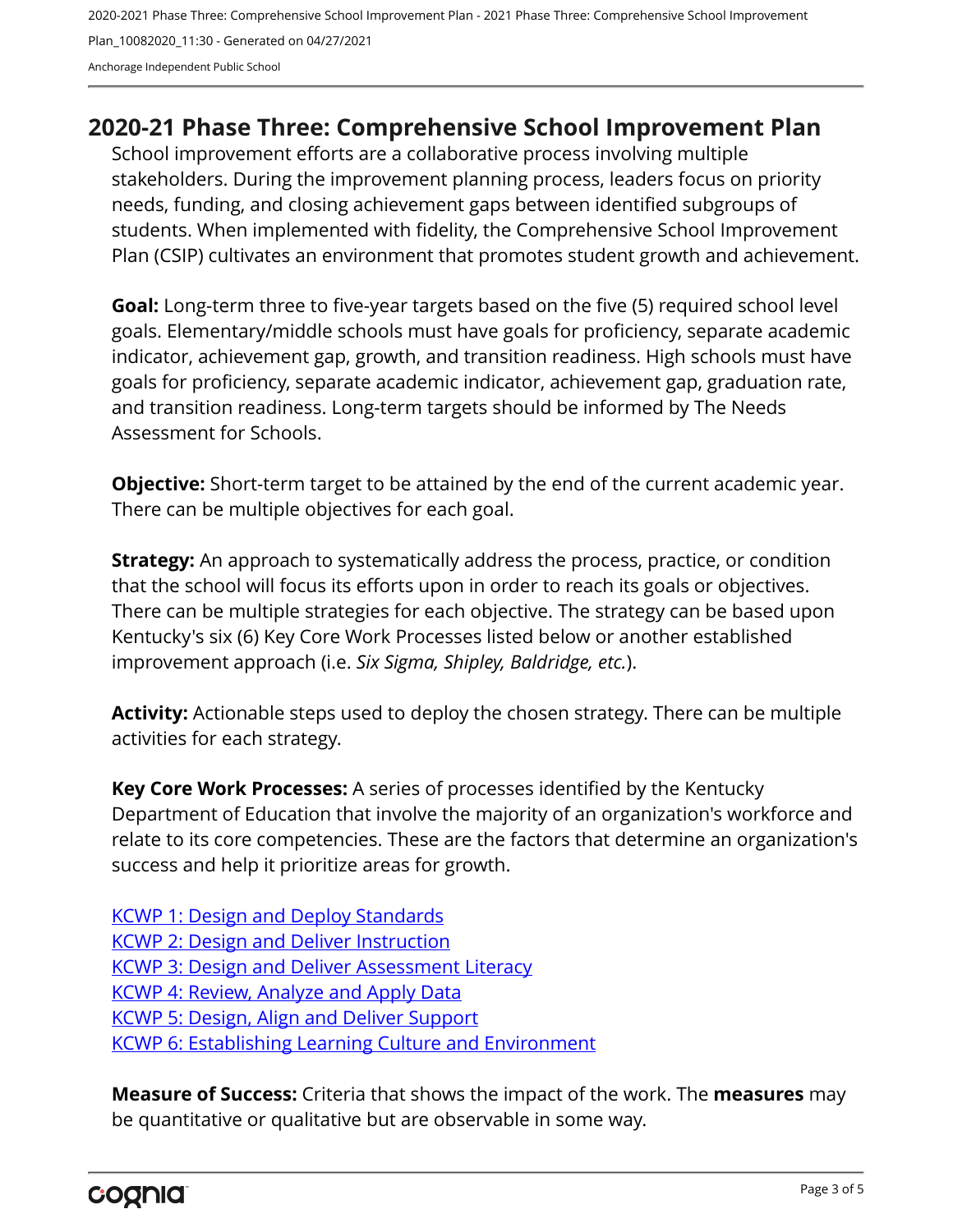**Progress Monitoring:** Process used to assess the implementation of the plan, the rate of improvement, and the effectiveness of the plan. Should include timelines and responsible individuals.

**Funding:** Local, state, or federal funds/grants used to support (or needed to support) the improvement initiative.

There are six (6) required district goals:

• Proficiency, separate academic indicator, achievement gap closure, graduation rate, growth, and transition readiness.

The required school goals include the following:

• For elementary/middle school, these include proficiency, separate academic indicator, achievement gap, and, growth.

• For high school, these include proficiency, separate academic indicator, achievement gap, graduation rate, and transition readiness.

. a. Develop your Strategic Goals using the **[Comprehensive School Improvement](https://education.ky.gov/school/csip/Documents/KDE%20Comprehensive%20Improvement%20Plan%20for%20School.docx)** [Plan Template.](https://education.ky.gov/school/csip/Documents/KDE%20Comprehensive%20Improvement%20Plan%20for%20School.docx)

b. **Upload** your completed Comprehensive School Improvement Plan in the attachment area below.

#### **You may enter an optional narrative about your Comprehensive School Improvement Plan below. If you do not have an optional narrative, enter N/A.**

This improvement plan continues the work of the previous year's plan.

#### **ATTACHMENTS**

#### **Attachment Name**